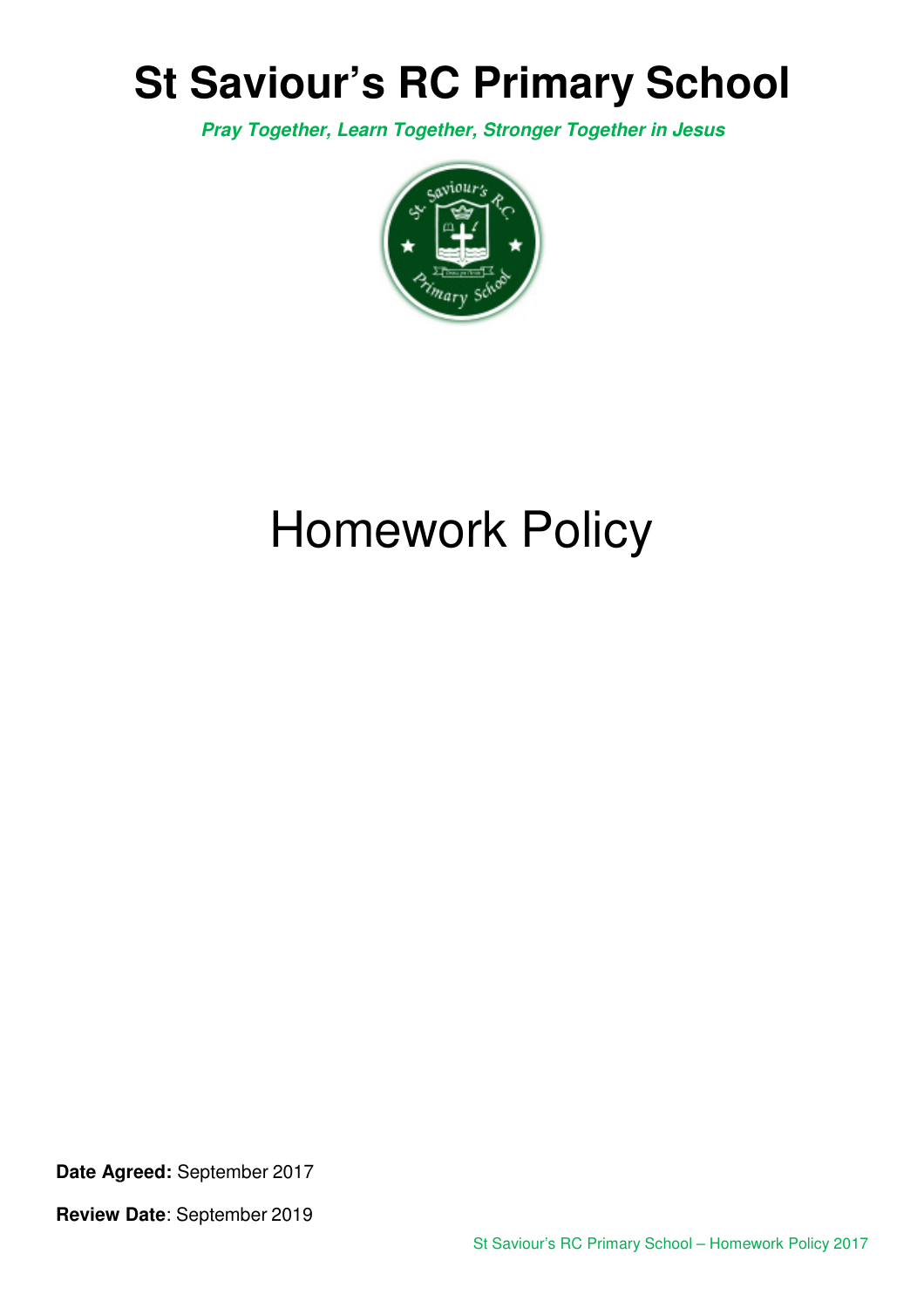### **St. Saviour's R.C. Primary School Homework Policy**

#### **Mission Statement**

#### **Pray Together, Learn Together, Stronger in Christ**

#### **Homework Contents**

| <b>Class 1</b><br>Homework is given out on Wednesday and returned<br>on Monday.<br>Homework consists of -<br>1. Spellings (Spelling test on <b>Monday</b> )<br>2. A Maths Task<br>3. A Writing Task                                                                                                                                                                                                                            | <b>Class 2</b><br>Homework is given out on Wednesday and returned<br>on Monday.<br>Homework consists of -<br>1. Spellings (Spelling test on <b>Monday</b> )<br>2. Handwriting Exercise Task.<br>3. A Maths Task<br>4. A Writing Task or reading task occasionally<br>research for a current topic.                                                                                                                                |
|--------------------------------------------------------------------------------------------------------------------------------------------------------------------------------------------------------------------------------------------------------------------------------------------------------------------------------------------------------------------------------------------------------------------------------|-----------------------------------------------------------------------------------------------------------------------------------------------------------------------------------------------------------------------------------------------------------------------------------------------------------------------------------------------------------------------------------------------------------------------------------|
| <b>Class 3</b><br>Homework is given out on Thursday and returned<br>on Monday.<br>Homework consists of -<br>1. Spellings<br>2. Mental Maths (usually tables)<br>3. A Maths Task<br>4. A Writing Task and occasionally research for<br>a current topic.<br>Playing online games on the Education City or<br>Sumdog websites, using the child's school login.                                                                    | <b>Class 4</b><br>Homework is given out on Tuesday and returned on<br>Friday.<br>Homework consists of -<br>1. Spellings<br>2. Mental Maths (usually tables)<br>3. A Maths Task<br>4. A Writing Task and occasionally research for<br>a current topic.<br>5. Playing online games on the Education City<br>or Sumdog websites, using the child's school<br>login.<br>6. 20 minutes Reading every day.                              |
| <b>Class 5</b><br>Homework is given out on Friday and returned on<br>Monday.<br>Homework consists of -<br>1. Spellings (Spelling test on Tuesday)<br>2. Mental Maths (Test on Monday)<br>3. A Maths Task<br>4. A Writing Task and occasionally research for<br>a current topic.<br>5. Playing online games on the Education City<br>or Sumdog websites, using the child's school<br>login.<br>6. 20 minutes Reading every day. | <b>Class 6</b><br>Homework is given out on Wednesday and returned<br>on Monday.<br>Homework consists of -<br>1. Spellings (Spelling test on Tuesday)<br>2. Mental Maths (usually tables)<br>3. A Maths Task<br>4. A Writing Task and occasionally research for<br>a current topic.<br>5. Playing online games on the Education City<br>or Sumdog websites, using the child's school<br>login.<br>6. 20 minutes Reading every day. |

Please hear your child read at least 3 times a week.